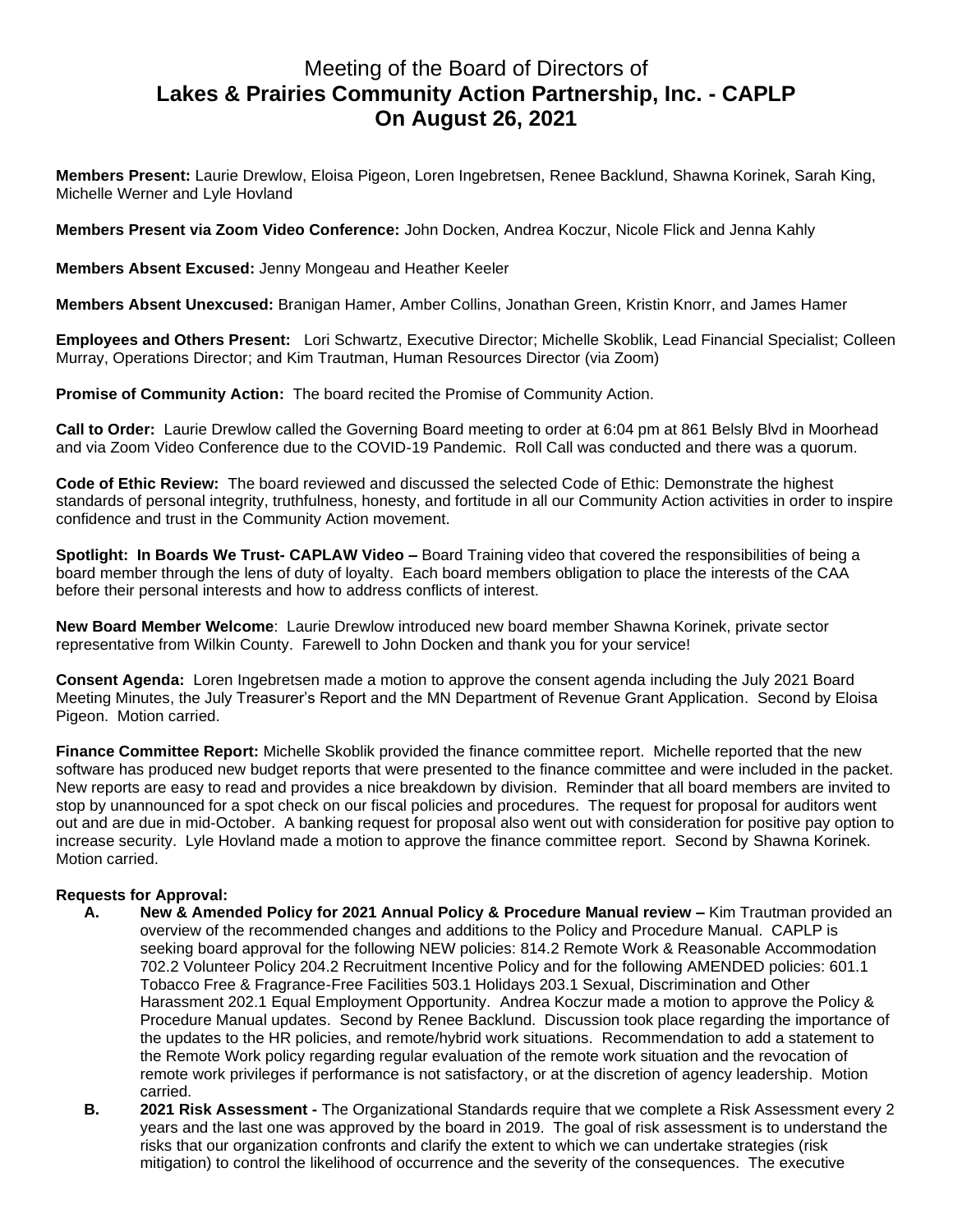summary of the 2021 assessment is included in your packet along with the full report. The leadership team will work with the full board to implement recommendations for improvement over the next 2 years. Lyle Hovland made a motion to approve the 2021 Risk Assessment. Second by Sarah King. Discussion took place regarding cyber-security as an area of risk. Motion carried.

- **C. Mardag Foundation Grant -** CAPLP is requesting funding from the Mardag Foundation to support our Senior Navigator program. This funding would support the position expenses while we implement the new Medicaid billing procedures which would make these positions self-sustaining in the future. Eloisa Pigeon made a motion to approve the Mardag Foundation Grant application. Second by Michelle Werner. Motion carried. Renee Backlund Abstained.
- **D. Bridge to Career Pathways Grant -** CAPLP is seeking funding from DEED (Department of Employment and Economic Development) to support our Career Connect program. These funds would help to pay for future training cohorts, client support needs, and additional case management services. Michelle Werner made a motion to approve the Bridge to Career Pathways Grant Application. Second by Shawna Korinek. Motion carried.
- **E. Pathways to Prosperity On-Ramp Grant -** CAPLP is seeking funding from DEED (Department of Employment and Economic Development) to support our Career Connect program. These funds would expand our current program to target services to individuals who have not yet completed a GED or High School Diploma or need English Language Learner classes in order to obtain employment opportunities. This grant would provide a Career Connect Coach who works specifically with participants on these goals to get them ready to enter the workforce or transition into one of our career connect training cohorts at M State. Loren Ingebretsen made a motion to approve the Pathways to Prosperity On-Ramp grant application. Second by Michelle Werner. Motion carried
- **F. ACF/OHS Continuation Federal Grant Application for Clay and Wilkin Counties -** Head Start seeks approval for the submission of the Administration of Children and Families/Office of Head Start grant application. This is our annual continuation application, and we will be serving the same number of children in both EHS Homebase (86) and Head Start Center based Program Options (111). Andrea Koczur made a motion to approve the ACF/OHS Continuation Federal Grant application. Second by Shawna Korinek. Motion carried. Michelle Werner Abstained.
- **G. Head Start Program Information Report (PIR) Summary for PY 2020-21 -** The Head Start program is required to submit a complete an annual Program Information Report (PIR) to the Office of Head Start. The report is a summary of program enrollment and component area statistics at the close of a "school" year. Attached is the summary report for both EHS and HS programs. The full report is available to the public at any time.Sarah King made a motion to approve the Head Start Program Information report. Second by Andrea Koczur. Discussion took place regarding the report and kudos to the Head Start team for the amazing outcomes achieved during the pandemic. Motion carried
- **H. Head Start Policies for the 2021-22 Program year -** Head Start seeks approval for the 2021-2022 Program year Policies. Each year Head Start reviews and updates policies to ensure effective programming.Shawna Korinek made a motion to approve the Head Start Policies for the 2021-22 program year. Second by Eloisa Pigeon. Discussion took place regarding the changes to policies due to COVID-19 pandemic. Motion carried. Michelle Werner Abstained.

## **Report Backs:**

**Head Start Policy Council - Sarah King & Amber Collins –** Sarah King reported that the Head Start team should feel proud of the hard work they have achieved during an especially difficult year. Sarah highlighted several areas of the Head Start Program Information Report. Head Start is nearly fully enrolled with a healthy waiting list for the 2021-2022 school year and are holding a few slots open for high-risk families that may enroll at the last minute. Transportation will be provided on a limited basis.

**Housing Advisory Board Liaison –** John Docken, the Housing Advisory Board did not meet last month, no report.

**Public Official Check-In:** Lyle Hovland reported that Wilkin County is in the midst of their annual budgeting process. Loren Ingebretsen reported that the township has applied for funding from the CARES act to renovate the town hall and provide expanded space for social distancing. Jenna Kahly reported that Clay County is also completing the budgeting process. Clay County is an area of high transmission for COVID-19 spread. Jenna had put forth a motion to require masks in all County Buildings at the last board meeting, but it did not pass.

**Belsly Site Ribbon Cutting by FMWF Chamber of Commerce:** September 10th at 10:00 am at the new Belsly Building located at 891 Belsly Blvd Moorhead. Board members are encouraged to attend.

**Executive Director's Report:** Lori Schwartz reported that Heather Keeler completed a Native American smudging ritual